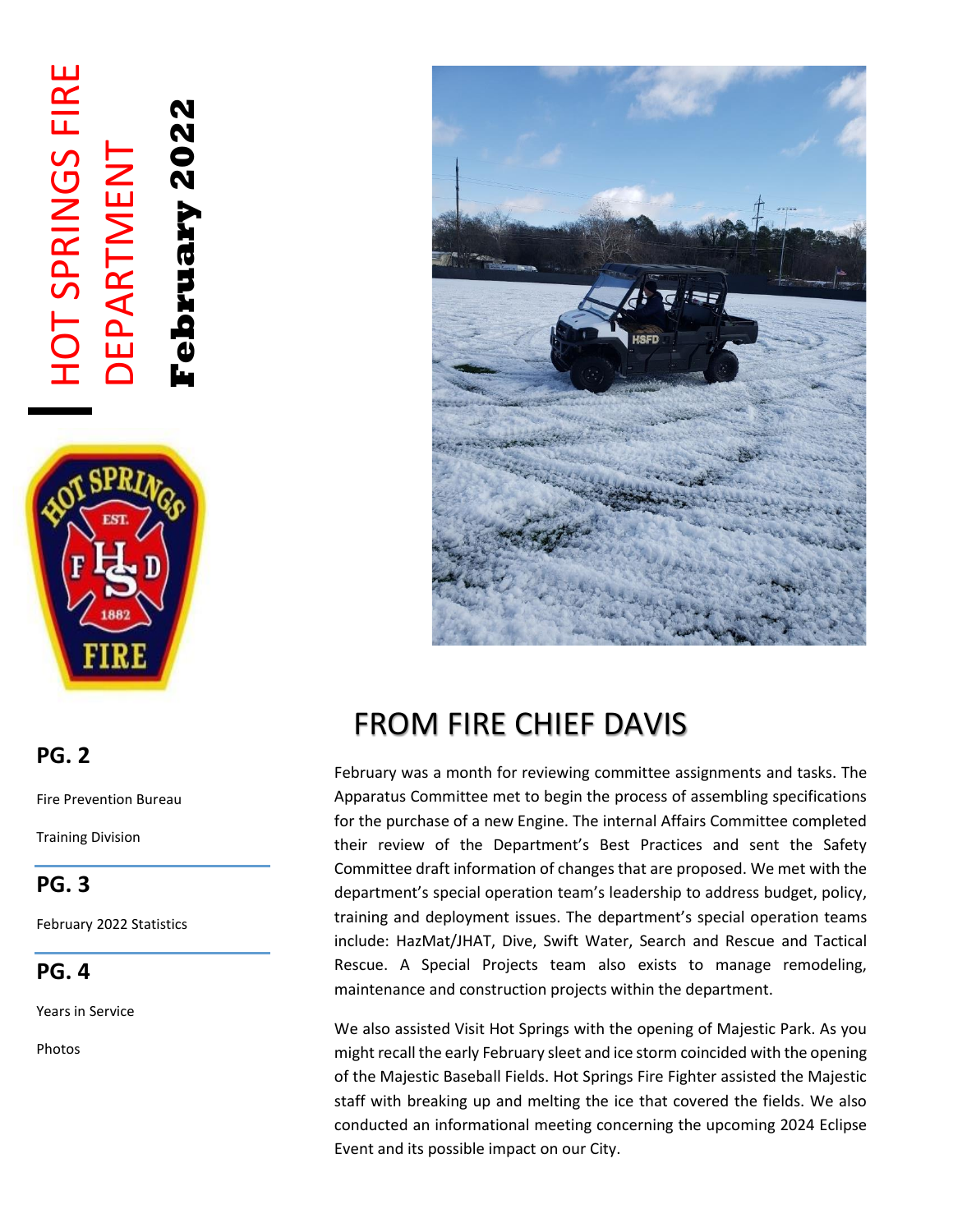

*Pictured on the Left: Driver Cameron Woods (left) and Firefighter Recruit Landon Powers use a patch kit to stop a pipe from leaking during Hazmat training.*

*Picture Below: HSFD personnel set up a decontamination line during hazmat training.*

### **FIRE PREVENTION BUREAU**

#### FIRE MARSHAL, TOM BRAUGHON

The Fire Prevention Bureau conducted 171 inspections for February including 12 Certificate of Occupancies: Café Kahlo, EV Charging Solutions, Midtown Barbershop, Lifewin Healthcare Providers, Blue Sky Self Storage, OBryan Family Floors, Entanglements Salon, Armor Bank, Underground Ink, Quetzal Inc, and Abby Road.

 The Fire Prevention Bureau has prepared companies to begin inspections in March. They are also preparing to start Hydrant maintenance.

### **TRAINING DIVISION**

#### TRAINING OFFICER, TY FARRIS

- Thirteen HSFD Firefighters completed the Hazmat Technician course that started in January. The second week of the class put participants through scenarios enabling them to use practical skills learned in the course. Students completed numerous job performance requirements to show their technical abilities required to complete the class.
- Following the completion of the Hazmat Technician course, all HSFD personnel participated in Hazardous Materials training for two weeks in February. The training included reviews of personal protective equipment, monitoring devices, plug and patch kits, hazardous materials resources and detection equipment. Personnel calibrated monitoring devices and practiced with all of the equipment. Practical skills involved plugging and patching leaks in containers and setting up a decontamination line. The training was led by Lieutenant Andrew Davis and Lieutenant Jaime Elliott.

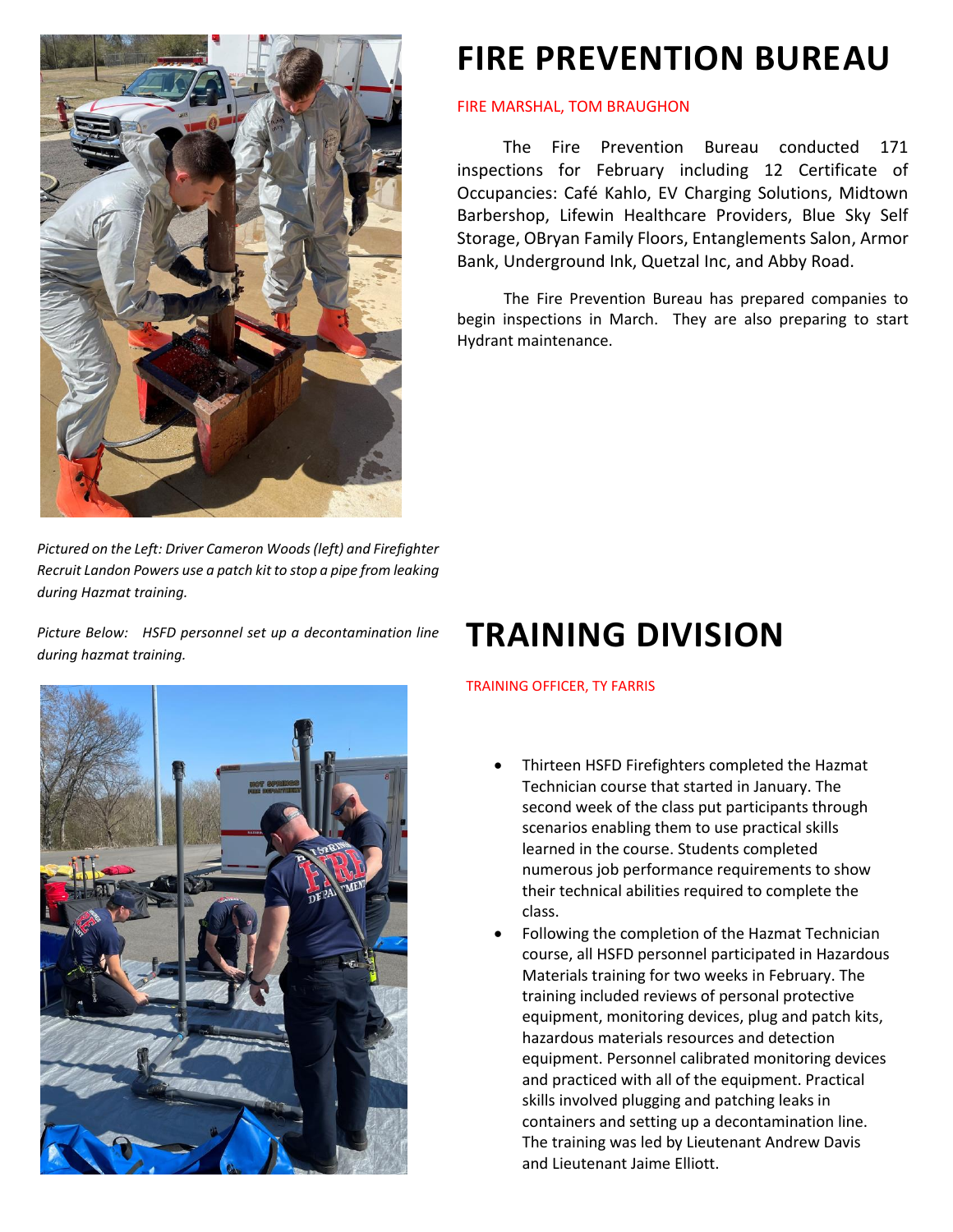

## **FEBRUARY 2022**

#### STRUCTURE FIRES

Structure fire loss through February 2022: \$177,600.

Total Property Saved through February 2022: \$6,939,140.

Average response time to structure fires in February 2022: 3:47

### **MONTHLY INCIDENT COUNTS 2022 SITUATION FOUND**